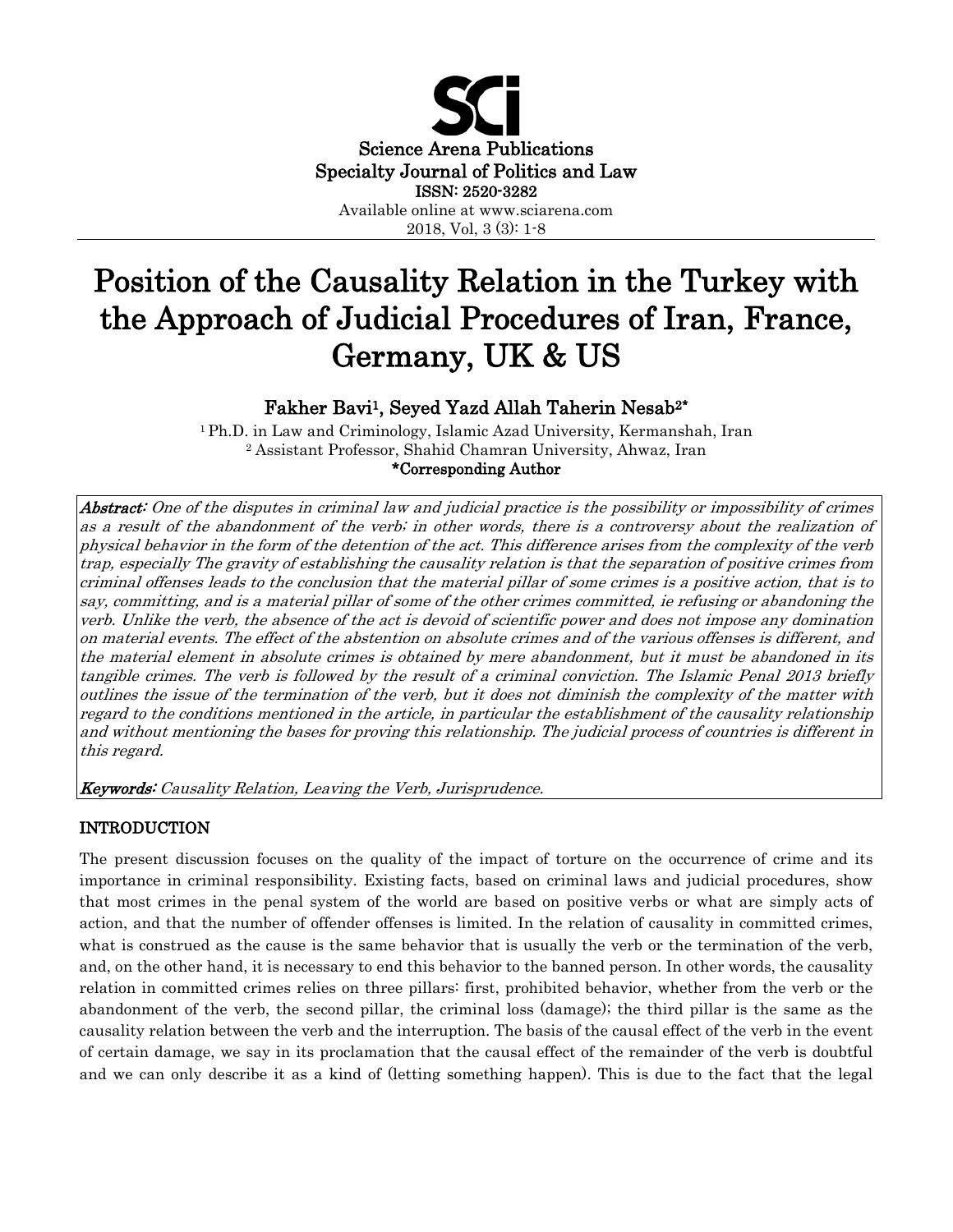application of the concept of causality is associated with existential issues, and in general, it is a matter of rejecting the subject of intercession. (Quoted by Taheri Nasab: 2009: 200)

In French law, the principle is that murder cannot be achieved by leaving the verb unless it is expressly stated in the law and the Italian law does not distinguish between a positive verb and an act of abandonment. (Fotouh Abdullah al-Shazali: 2010: 551) Some lawyers, in addition to the conditions for banned conduct and criminal offenses, consider the existence of a direct causal relationship between the verb and the outcome as terms. In other words, leaving the verb is considered to be the physical behavior of the murder, which is the direct and primary factor for the outcome (Omar Sa'id Ramadan: 2007: 321). The author does not agree with this view, and this view is rejected because the causality relationship is a matter of the subject and requires that it is customary for all crimes and cannot be determined for that degree.

#### Criterion of the causality relation in the crack of the verb

Leaving a verb in its general sense is called the inability to do work. Leaving the verb, although materially, is in a state of affairs, but is legally a legitimate point of view (Mahmud Najib Hasani, 1977, 376). Regarding the fact that any current departure causes responsibility for its development, it should be distinguished between leaving pure verb and conditional verb.

Leaving a verb alone and without being accompanied by another cause cannot be harmed and does not cause crime. Therefore, if someone who dies in another person and can save him and do this; his refusal to commit a crime is not considered a crime and will not be punishable by the crime. Crime is an existential matter, while leaving is a vacuum, and crime as an existing phenomenon can be exclusively derived from an existential matter, because the existence never results from lack of (Khoi: C 2: 60) The relationship between behavior and outcome A causal relationship is material and not a contract or a contract, therefore, according to the custom or law, cannot be regarded as a non-reality and attribute an existential, such as crime, to a person who has not committed a current crime. . Therefore, since leaving is not effective, its intervention in the crime of crime will be as much as possible conditional rather than the steward or the cause, because neither it nor its effect will be effective, but the effect of the effective factor, such as cause or cause, on it is. That is, if the absence of the verb is missing, then there is no crime. Imam is the crime of another factor. Accordingly, the causality relationship and, consequently, the fixation of the guarantee, which is subject to the effect, are subject to the exclusion and deductible, and never entail any liability for the damage to the injured person. Because of the outcome is documented by another factor that interferes with the cause or the steward.

The causality relation is necessary in all instances of the crime that is bound to the result, but this relation is more problematic than intercession, and in fact the proof of the relationship between a non-existent (existential) and an existential (crime), especially if the causes and There is no other simple thing to do, such as the fact that the mother does not breastfeed her baby and the child dies, in this case, causality relationship will not be a problem. But sometimes it's a toy and the Italian law does not distinguish between positive and absent verbs. (Fotouh Abdullah al-Shazali: 2010: 551) Some lawyers, in addition to the conditions for banned conduct and criminal offenses, consider the existence of a direct causal relationship between the verb and the outcome as terms. In other words, leaving the verb is considered to be the physical behavior of the murder, which is the direct and primary factor for the outcome (Omar Sa'id Ramadan: 2007: 321). The author does not agree with this view, and this view is rejected because the causality relationship is a matter of the subject and requires that it is customary for all crimes and cannot be determined for that degree. But sometimes other things are done by leaving the verb to determine their role in determining the causality relationship between the verb, the death or the damage (Hart, Honore, 2014, 121: 139).

Therefore, in crimes, it is a condition that the causality relationship between the cracked act and the crime should be interrupted by a criminal against another person.

#### The Left Action in the Islamic Penal 2013

Iran's penal code has been silent since the year 1925 to 2013, and this has led to different perspectives.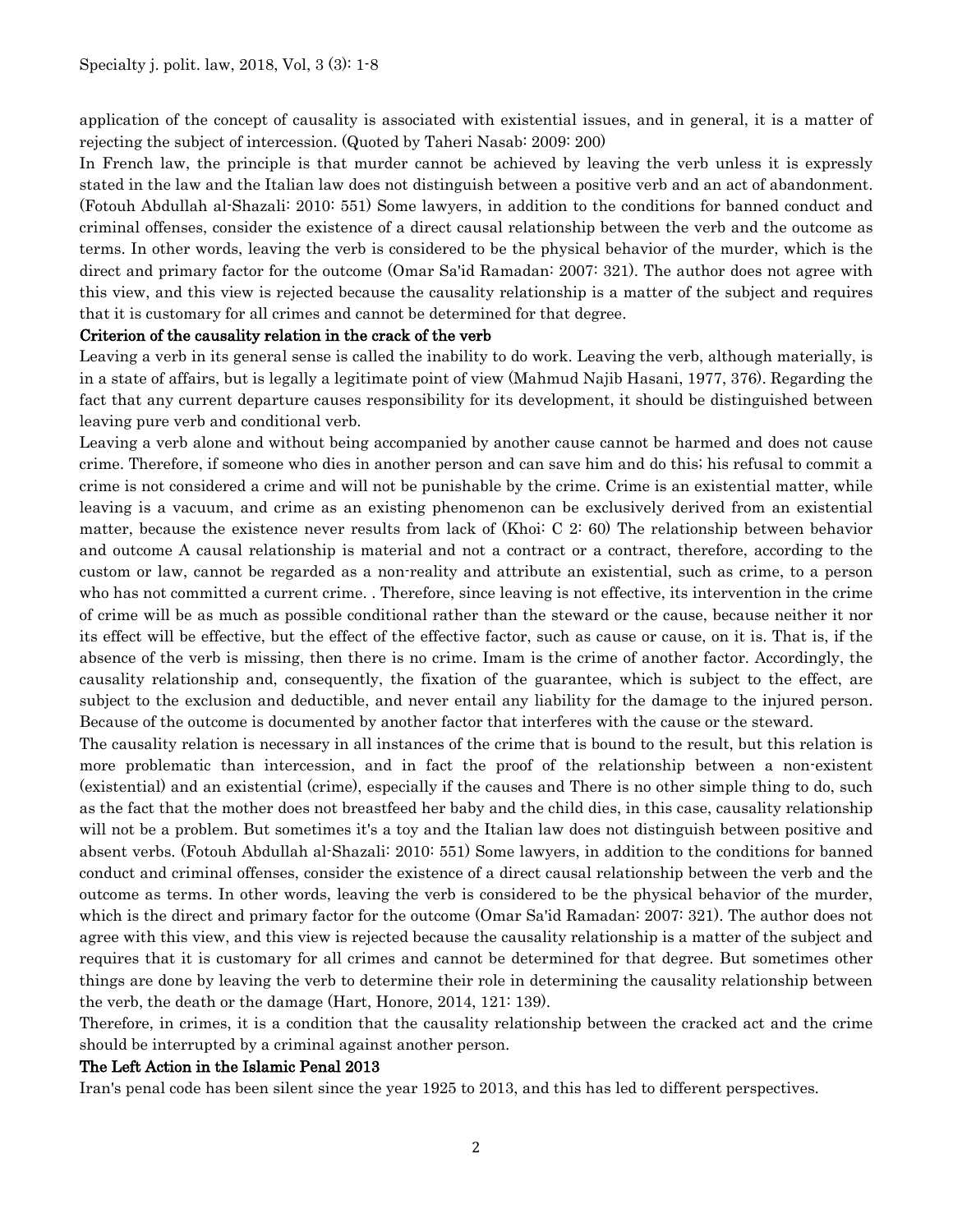Opponents of the implementation of the crime by leaving the verb, while claiming the lack of a legal letter on this matter and defining the law in the term work, refer to the single article of the law refusing to provide assistance to injured persons and to eliminate the dangers of life in 1975, and believe that if the verb trait leading to the occurrence The offender shall be liable to the punishment prescribed in the law. Proponents either referred to the sources of jurisprudence with the general and the lack of a narration in the ban on quitting the verb and using examples from the mother, the prisoners, in order to prove their claim to Egypt, for example, to deny access to food as an adequate documentary evidence of the crime. Agha Bani: 53: 2016)

### Leave the verb in the Islamic Penal 2013

Regarding the possibility of occurrence or non-occurrence of a crime by the termination of the act of the legislator in the Islamic Penal 2013, the disputes between the experts cease or the provisions of Article 295, which is in fact the Supplementary Material of Articles 290 to 291 of this law, explicitly permits the realization of the element of the crime in Accepted crimes in the form of abandoning the verb, and no difference between the verb and the verb, but to achieve the conditions for realizing the termination of the verb as the cornerstone of the crimes. The Iranian Criminal Law Entity recognizes the responsibility for the verb in certain circumstances, and it seems that, in the light of the provisions of Article 295 of the Islamic Penal 2013 and other legal principles, it will be time for a criminal offense to be instituted in a criminal offense, firstly: the possibility of committing a crime from The way to leave a verb is specified in the law. Secondly, there is a causal relationship between the offender and the crime. Thirdly, leaving the verb or conspirator to accept the obligation or duty or the legal responsibility of the particular contractor. Fourth, the need to take responsibility for action is to have the ability and ability to do things. Khamsa: leaving the verb is punishable and punished with misconduct and criminal error (Najafi Mighty and Mikhaili 2014: 260 1258)

# Types of Verbs

Considering the importance of discussing and studying the various aspects of the subject and the legal provisions, it follows that while dividing the cases and the general examples, the verbs are divided into three categories of single verb abnormalities, the remainder of the verb to the positive verb, and the remainder of the act in accordance with the existence of the obligation.

#### Leave single verb

Leaving a single or a single act is the departure of the current one that the person is morally obligated to do, but refuses to do so. In this vein, leaving the verb that the verb is leaving in its exact philosophical sense, it is beyond doubt that the verb tark cannot be held responsible. In this part of the sentence, Tark can prevent his crime from occurring, for example, a person who is watching a person drowned in a lofty place and intended for murder, for example the operation does not stop, and eventually the person dies, he has committed the abjection of the verb. Therefore, if someone makes a crime in the presence of another and the person present with the possibility of preventing the crime, silence, the silence of the present person does not cause any punishment. (Divine Manesh and Moradi Hejaghar: 2013: 55 54) Vote No. 2504- 26/01/1939 Branch 5 of the Supreme Court confirms this point.

The following is said: "(Silence or non-action to prevent the commission of a crime cannot be regarded as a deputy. Therefore, if someone committed another crime in another's presence and the person present with the possibility of staying silent, the silence of the present person causes no punishment is not.)

Therefore, according to the legal documents and existing laws, the abandonment of a single act in crimes such as crimes is not a basis for the guarantee, although in some cases the legislator, under the independent law of crime, anticipates it under conditions independent of the crime, criminal liability for the act of transgression.

#### Leave the verb to the verb

Contrary to abandoning the single verb that a person does not perform a certain verb and is responsible only for leaving the act, in this paragraph the verb is initially committed and then he leaves the verb. In this case,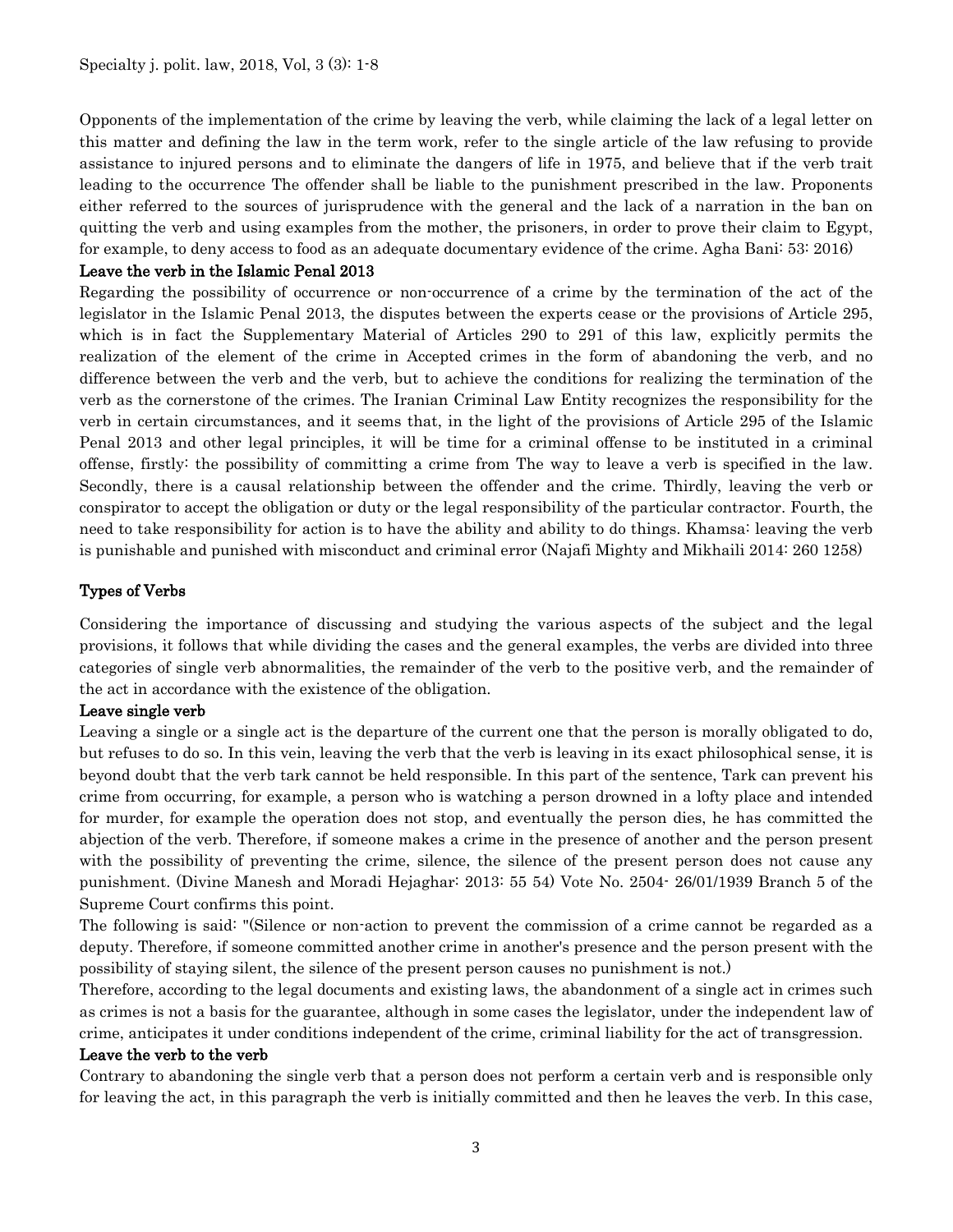in fact, the crime stemming from is the verb, and leaving, the only condition of the effect of the verb is considered in the occurrence of the result. In these cases, although committed by the offender, he committed a crime, but committed the current decision before leaving the verb. For example, if someone detained a person and refuses to give him water and food, then the death of a prisoner, the crime is documented in his verdict, ie confinement, although the effect of imprisonment and death is conditional on the abandonment of innocent food. Here, the verb is the last verb, and it must be considered verb rather than the verb. The verb and subject may be the same as a pedestrian driver who does not transfer him to the hospital and the injured person dies from brain hemorrhage and may not be the subject of the verb and subject, as in the above example. The driver takes the injured person to the hospital, but the doctor does not heal the patient and dies due to lack of treatment. In this example, the doctor is accused and accused of not being treated. While the verb and subject are one, it seems that what is located is the verb. This means that the verb has performed a positive verb before leaving it, and leaving the verb is the sequence of the performed verb. This way of leaving the verb is to leave the verb to the verb.

#### Leave a verb to do the job or to have a commitment

In this type of Turkish verb, a duty has been given to the Tark, and he has provided the death of the victim due to lack of timely action and refusal to do so. This duty may be in accordance with law or based on contract or custom. For example, a mother who is legally obliged to breastfeed her child and refuses to give her milk for murder and the child dies, then the mother is the child's deliberate killer. The law of the Islamic Republic of Iran, in Article 295 of the Islamic Penal 2013, for the first time in criminal law, accepts the termination of an act of execution of duty or the existence of a pledge as material element He has forcibly committed a crime and has given responsibility for the action. According to the text of article 295 of the said law, the following conditions are necessary for the commission of a crime and responsible for considering a verb. a. The Necessity of Acquiring Commitment to Performing the Verb. B: The necessity of performing a special legal task. C: Ability to perform verb

#### Judicial procedures

By examining the judicial process, countries such as Iran, Germany, France, the United Kingdom and the United States regarding the responsibility of the verb and the causality relationship between the verb and the outcome of the case are judged that the judicial process in dealing with such issues is different in terms of We have tried to resolve these differences in judicial procedures in this paper.

#### Iran's Judicial Approach

In Iranian law, it is possible to commit a crime through stewardship or persecution, and one of the differences between stewardship and perseverance is that stewardship is realized only through a positive verb, but the appropriation may be made through a positive or negative verb. Thus, the crime can be realized through a negative verb (the verb). Of course, it is important to note that the existence of a correlation between the cracked act and the causal relationship is necessary and that the causality relationship must be established, for example, if the mother does not breastfeed his child, but before he died of starvation, the child died or, there is another one that has a closer relationship with the death of the child; the mother cannot be killed. Therefore, the conditions of responsibility in cases where the verb is considered to be material conduct of a massive crime are: the existence of the duty to act, to abandon, to act, to cause injury and to establish the causation (Mohseni: 2013: 139)

The dispute has arisen that a physician specializing in his work in the hospital refuses to perform the cesarean section, and as a result, the embryo is choked and the nature of the act of committing two points has been raised: some have said: The fact that the choking of a fetus is due to the absence of a verb and that it is impossible to establish a causal relationship between it and the verb of the physician is not the subject of the murder case and cannot be considered for that diya and punishment)) but the correct view is that) ): In this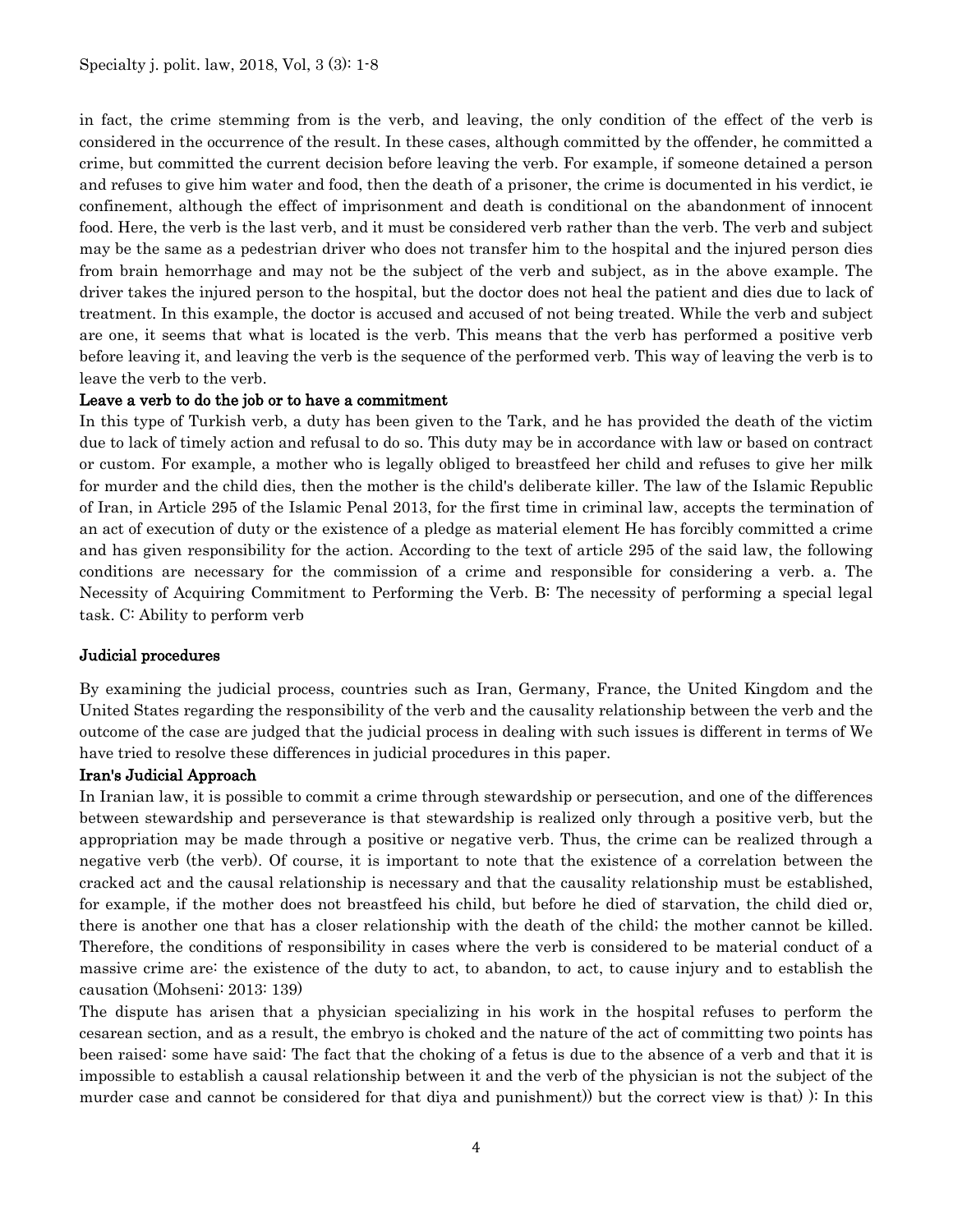regard, since the doctor's deliberate act of the agent directly affects the embryo, the subject of the murder is therefore the judge must, according to the rules, Kome is slow. (Collection of Judicial Courts, Islamic Penal Code: (1 646: 2004)

In another case, the grandson of an old man is accused of having left his grandfather in the middle of a forest road to die, and he was inherited earlier, during a bug that had a defect in the light of the accident, he would crash into the old man and lead to his death. . Some people in the minority considered the girl a deliberate murderer because she had intended to kill, but the majority denied him the crime of murder and blamed her for abandoning the helpless person.

# (Same: 343: 2004)

Therefore, it is seen that the judicial process of the Islamic Republic of Iran varies between different types of Turkish deviations and between the verbs leading to the result in Article 295 of the Islamic Penal Code 92 and the unified article of the law The punishment for refusing to provide assistance to the injured and the dangers of life was also differentiated from 1975, but the Turkish has accepted the verdict in the occurrence of a crime under conditions, although it was controversial before the adoption of the Islamic Penal Code 92, but by the adoption of the new Islamic Penal. These differences are over. A typical example of this difference before the Islamic law is the 92 votes in favor of the Supreme Court of the Islamic Republic of Iran on May 10, 1997, which did not accept the crime with the verb.

# The French Judicial Approach

The French judicial system is based on a legal framework that does not accept the causal relationship between refusal and the criminal outcome and does not result in incriminating crimes.

On the other hand, these procedures say that if the legislator clearly accepts a refusal to accept the outcome, it is the allocation of his own judgment; therefore, they believe that the legislator has accepted refusing offenses if he has no result intentionally; The structure of the criminal verb is expressed in broad propositions that can be said to include both positive action and refusal in the result (Najib Hosni 2006: 423)

One of the most important sentences that this general approach to French offenders has to do with deliberate offenses is the Revolutionary Court of Poitia, which ruled to abandon an adult girl who has an intellectual disorder in a room with inadequate ventilation and light. And that he will sleep in a very dirty bedridden bed, and you will not be subjected to any kind of care in such a way as to endanger his life and therefore suffer from severe illness, do not result in the commission of a crime or multiplication, or an intentional crime (according to Najib Hosni 2006: 456)

Poitiya's Revolutionary Court has ruled in a new order: A paternity who refuses to take any care of her spouse, who is a serious patient, is totally unable to take care of her; then she takes her into the darkness of the animals and does not have enough cover in the very cold air Leaving and dying, this behavior does not result in the commission of a crime or multiplication, or an offense leading to death (Article 311 of the French Penal). Because it has not been proved that the couple has committed a violent act.

Therefore, with a view to the French judiciary, we conclude that, in French law, the principle is that murder cannot be achieved by the abandonment of the verb unless expressly stated in the law, and the French judicial procedure with the occurrence of a crime by leaving the verb in the unintentional course Accepts but does not accept intentional crimes.

# The German Judicial Approach

The German judiciary has identical solutions to the relationship between the causal link between the pros and cons, since in both cases it accepts the causal relationship and, in both cases, implements one viewpoint and follows a single criterion uses. The German judicial procedure in enforcing the equality of arms for incidental offenses has a problem that is related to a certain or probable degree, which should result if the obligatory action is not carried out. Whether or not to decide whether or not to reach a conclusion is enough (467). The German Supreme Court's case law on this issue has undergone a change from the beginning to the very beginning. Certainly, it was certain that the result was not achieved and said that the least doubt about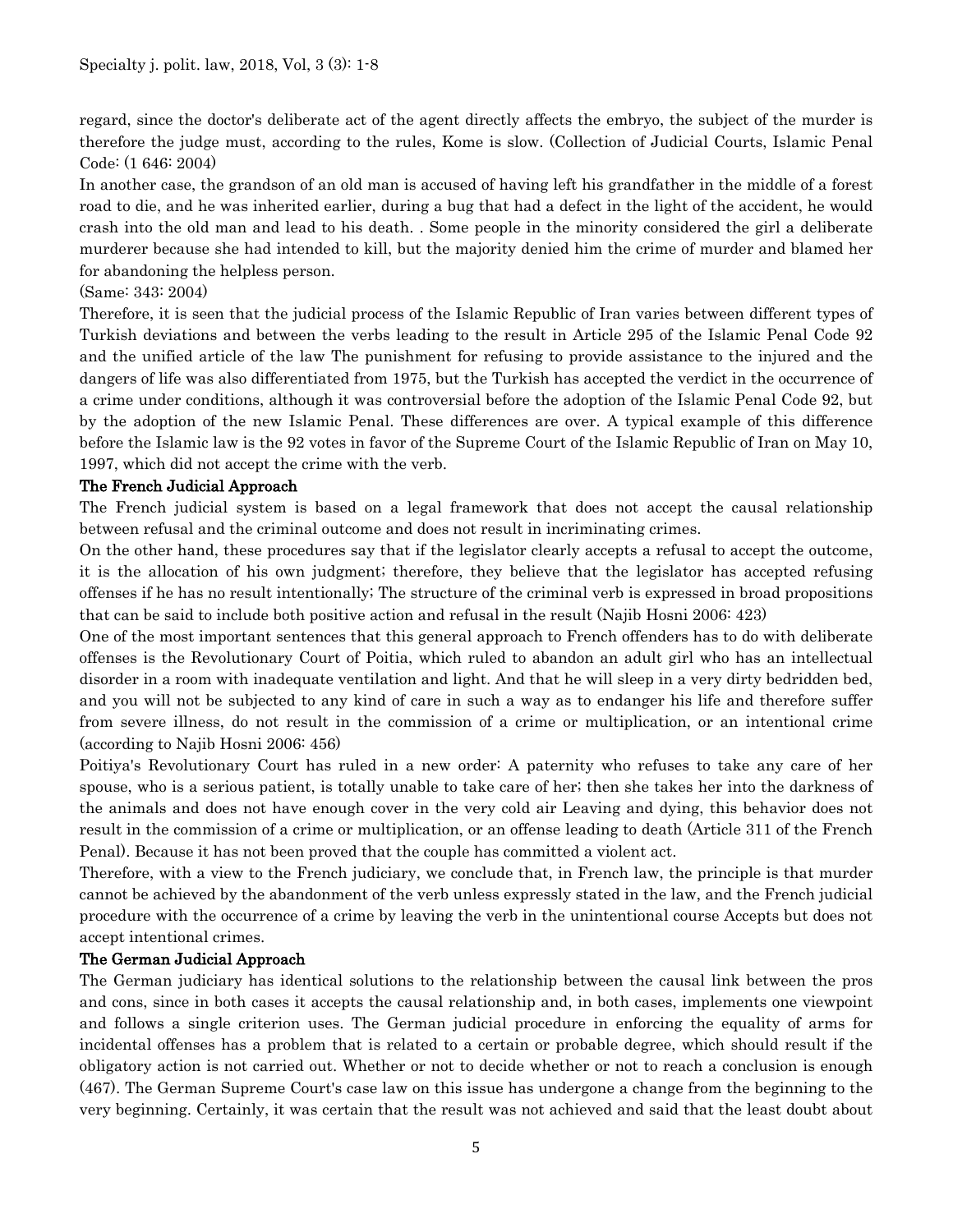the probability of no result in the commission of the verb was the fact that the relation of causality It is sufficient that the defendant is not responsible for his self-restraint against the criminal offense unless (illegitimacy) this refusal is proven against the result. Another accepted principle is that the legality of the existence of a legal obligation lies with the defendant in order to prevent the outcome, thus, the German judicial procedure has accepted the view that it considers (the legal assignment) an element in the crime of refusing to result And the common practice is to determine the place of this assignment among the elements of this crime, not a separate pillar, that is, an assignment, an element in (consistent with the lawfulness of a crime), as the supreme view in German law also accepts this basis And this assignment is an element of irregularity (ibid .: 464) Judicial rulings on procedural offensive criminal offenses Judiciary issued by Germany. As an example, the mother of a young woman giving birth at her house is obliged to keep her grandchild and she must take care of the child so that the child survives and if the mother refuses to do so and the child dies He is responsible for the unintentional death of a baby (quoted by Najib Hosni: 2006: 465)

So we see that the German lawsuit is similar to the law of our country, which accepts the responsibility for the verb if the person has a duty to do so, but this assignment must be legal, and if the law abusive is an obligation to prevent Is not responsible, but only morally responsible, is not liable to the outcome, and the accused is not liable for his refusal to take a criminal offense unless the illegitimacy of this refusal has been proven to be a consequence, The legality of the existence of legal liability lies with the accused in order to prevent it Eden is the result.

#### The United Kingdom and US Judicial Approach

The unequivocal principle in the English and American legal proceedings is to refuse to accept a positive action in terms of competence for the realization of the material peculiarities of the crime and the existence of a causal relation between it and the result, but this equality is not absolute, since any positive verb can be the basis of the pillar Material misconduct; but any refusal cannot be this, but there must be a fundamental condition: the violation of the legal duty charged by the accused with refusal; hence, necessarily, if the refusal is only opposed to moral duty, It is impossible that the material element of the crime can be realized. Therefore, if the refusal is solely opposed to a moral duty, then it will not lead to criminal liability. Therefore, the English and US judicial procedures do not necessarily reflect any refusal to enforce criminal liability against the outcome sought, but also requires a provision. The most important of these conditions is that the legal guardianship must be held by the referee. In addition, the absentee must have the ability to do the work and be aware of the condition that this assignment is and it will be between the refusal and the result, the causal relationship.

In one of the British lawsuits, it has been said: "If someone sees a two-year-old child walking through the street and seeing the car comes to him quickly, but that he can threaten him, he can save him: what The minimum human consciousness is obligatory on him: but he does not do this and the child crashes and dies with the car, he is never responsible for the child's death. (Quoted by Najib Hosni: 2006: 473)

The US judicial process is similar to the English case law. One of the undisputed principles of the English and American judicial procedures is that the crime of refusing does not result in a result, unless there is a causal relationship between the refusal and the outcome. The laws and legal practice of these countries in the conception of the relationship between the refusal and the outcome and the merits of refusal to cause the outcome are void, so there is no difference in the English and American law and procedure of the judiciary. The jurisprudential law and jurisprudence of these countries rely on the same criteria as regards the relationship between the causal relationship between the positive and the criminal consequences for determining the benchmark for the relationship between the refusal and the outcome. One of the most important criteria in which legal procedures to prove the relationship between causality and non-criminality are the result of them is that it must be proven that the general attitude to providing the living needs - which the accused has refused to do in violation of the legal obligation - Therefore, if the woman is reluctant to provide food or clothing to her servant and it is proved that the servant has been incapable of providing these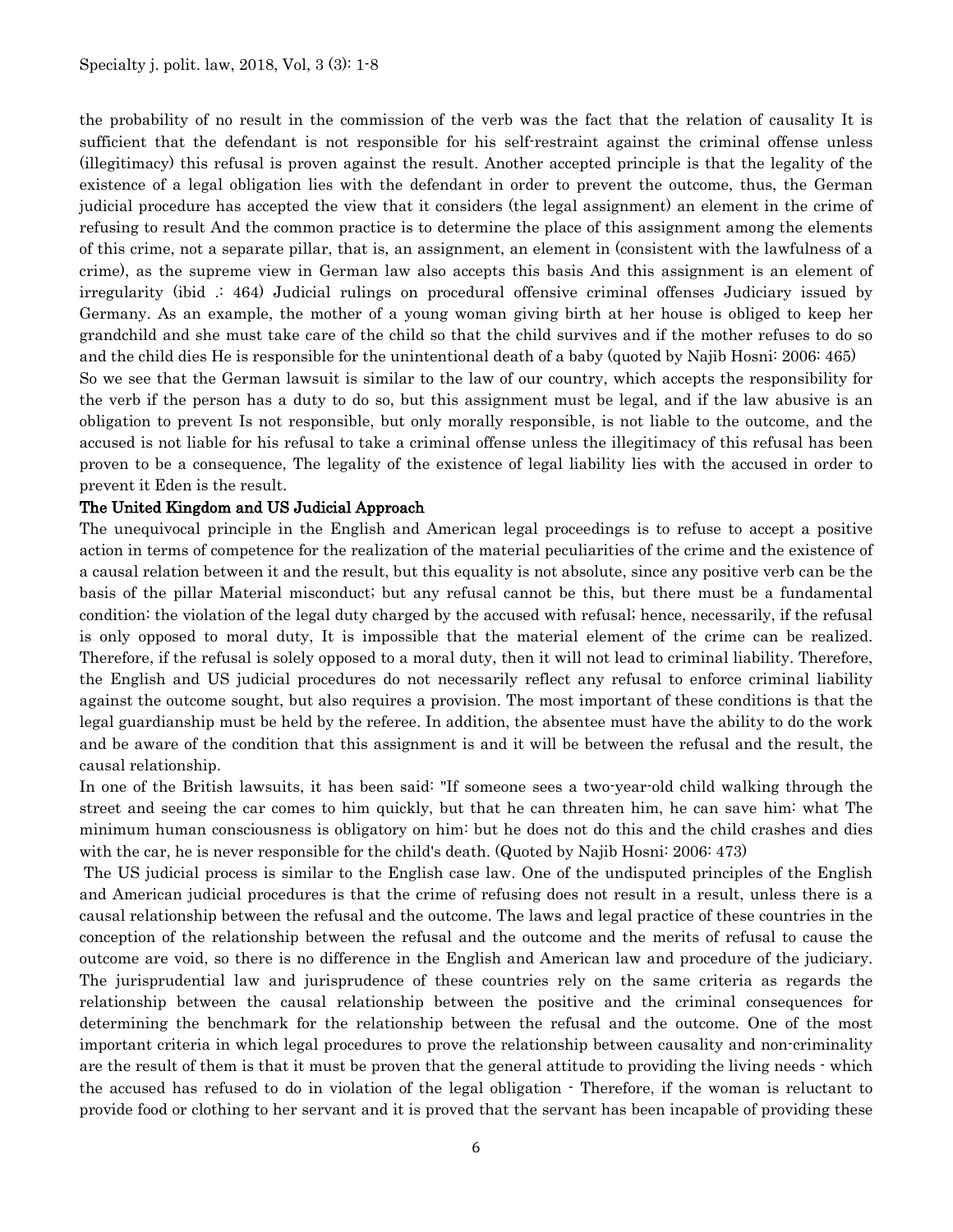needs because of his lack of age or reluctance, and because of his death or damage. The causality relationship is counted according to the existing pre-existing criterion the accused and the criminal result do not prevent him from proving that he has been in charge of this assignment and has refused to do so, and that if he did his or her duty, then the result would not occur. In other words, one can imagine the two behaviors are regularly contributing to the failure to create a criminal offense. (Najib Hosni, 2006: 479)

The US judicial process is similar to the English judicial procedure. One of the principles of British and American judicial procedures is that a refusal penalty does not result in an outcome unless there is a causal relationship between the refusal and the outcome. The law and judicial practice of these countries is the perception of the link between the refusal, the outcome and the merit for causing the outcome to be voters, so there is no difference in the laws and practice of the United States and Britain in this regard. The jurisprudence and jurisprudence of these countries rely on the same criteria as regards the relationship between the causal relationship and the criminal outcome to determine the criterion of the relationship between the refusal and the outcome. One of the most important criteria in which judicial procedures to prove the relationship between causality and the outcome of their involuntary offenses is to prove that the victim is incapacitated for the purpose of providing the living needs of the accused, contrary to the legal obligation to do so. Therefore, if the woman does not want to give up her food or clothes to her servant, then she is fixed If the clerk has been unable to provide these needs due to his age or reluctance to the employer, and as a result of which he will die or be harmed, the causal relationship will be counted according to the previous standard. The acceptance of the causal relationship between the defendant's refusal and the criminal outcome does not preclude any other person from committing this assignment and has failed to do so, and that if he did not act on his duties, the result would not have happened, in other words. It can be assumed that two behaviors, each one, contribute to the refusal to make a criminal offense. (Najib Hosni: 2006: 479)

Therefore, with a view to the British and American judiciary, it can be concluded that the judicial procedure of these countries is based on the equality between a positive act and a refusal, provided it is opposed to the law. Judicial action has derived this equality by accepting the causal relationship between refusal and outcome. The judicial process of these countries does not encounter any problems in determining the criterion of the relation between causality between the verb and the outcome, since it accepts the same criterion as in the relation of the positive verb to the result.

#### Conclusion

Judging by the laws and procedures of the judiciary, countries such as Iran, France, Germany, Britain and the United States are seen to have refused to accept the abstention of the crime of the transgression of the state of the Islamic Republic of Iran, and in the intentional crimes of the principle of non-occurrence of the crime. In the law of Iran and Germany, Britain and the United States have accepted this criterion under the terms. With the enactment of the Islamic Penal 2013 and the inclusion of Article 295 of this law, the legislator of the Islamic Republic of Iran has committed a criminal offense with the termination of the act of refusing to perform a duty or obligation under conditions and has terminated previous conflicts and judicial proceedings are also in the same But the principled position of Iran's criminal law on the ability to quit the verdict is based on the outcome of and the imposition of the burden of criminal responsibility on different types of offenses than the rights of the United Kingdom and the United States, and more closely resembles German law. If the causality relation between the verb) and the criminal result is proved. The possibility of assigning a crime to a verb is possible France's judiciary has been hesitant in accepting a causal connection with abusive crimes and has been accepted under German-British and American judicial procedures. Therefore, in order to hold the verb in the judicial procedures of all countries, it is necessary to establish the relation of causality in committing a crime by leaving the verb.

#### References